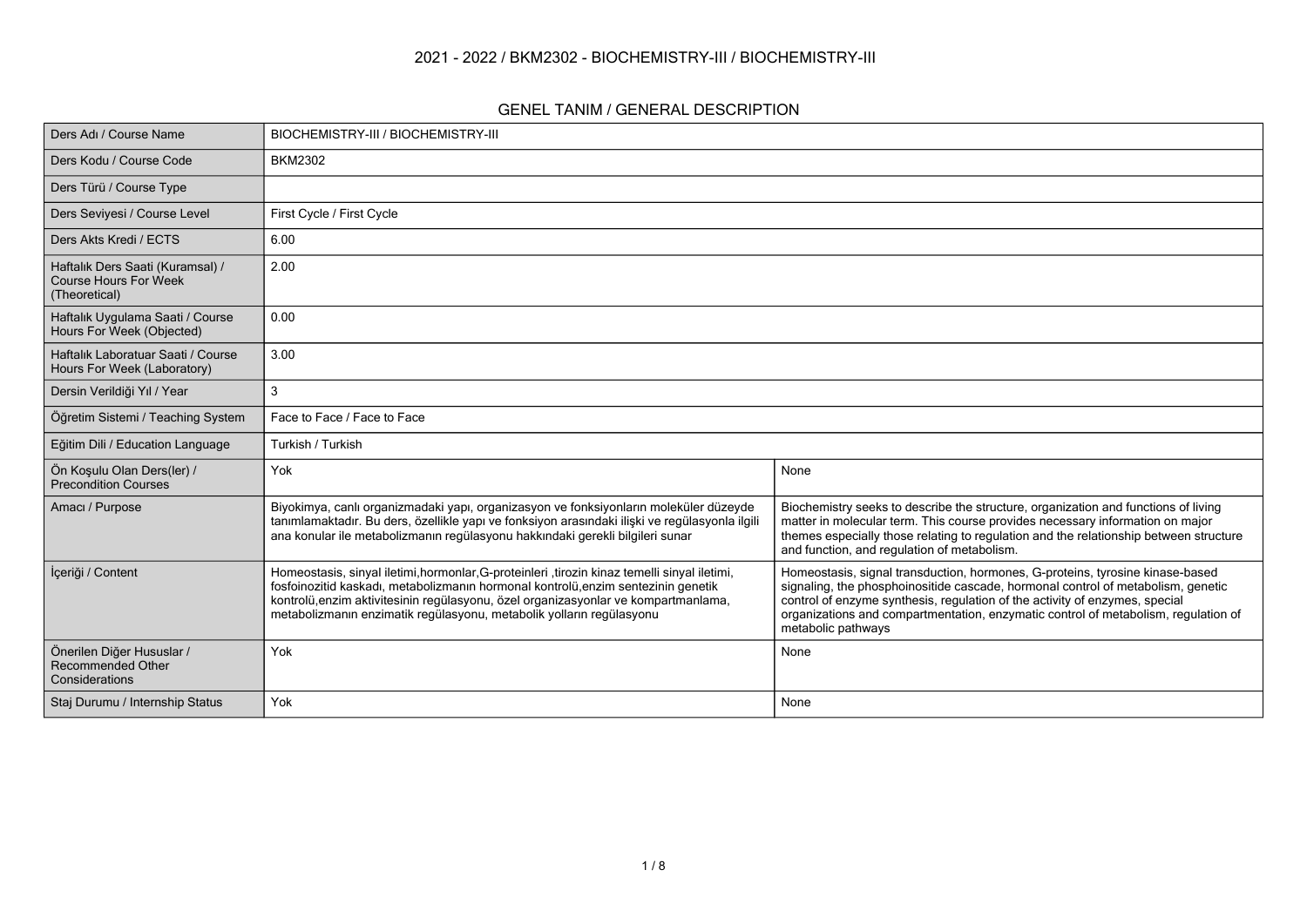| Kitabı / Malzemesi / Önerilen<br>Kaynaklar / Books / Materials /<br>Recommended Reading | D. L. Nelson, M. M. Cox, "Lehninger Principles of Biochemistry", W.H.Freeman, (2012)<br>D. Voet, J. G. Voet "Biochemistry", Wiley, John and Sons, (2004)<br>D. E. Metzler, "Biochemistry: The Chemical Reactions o Living Cells", Academic Press Inc.<br>(2003)<br>G. Krauss, "Biochemistry of Signal Transduction and Regulation" Wiley -WHC. (2001)<br>C.K. Mathews, K.E. Van Holde, K.G. Ahern, "Biochemistry", Pearson Education, (2000)<br>N.V. Bhagavan, Medical Biochemistry, Fourth Edition, HARCOURT/ACADEMIC PRESS<br>(2001) | D. L. Nelson, M. M. Cox, "Lehninger Principles of Biochemistry", W.H.Freeman,<br>(2012)<br>D. Voet, J. G. Voet "Biochemistry", Wiley, John and Sons, (2004)<br>D. E. Metzler, "Biochemistry: The Chemical Reactions o Living Cells", Academic Press<br>Inc. (2003)<br>G.Krauss, "Biochemistry of Signal Transduction and Regulation" Wiley -WHC, (2001)<br>C.K. Mathews, K.E. Van Holde, K.G. Ahern, "Biochemistry", Pearson Education,<br>(2000)<br>N.V. Bhagavan, Medical Biochemistry, Fourth Edition, HARCOURT/ACADEMIC<br>PRESS (2001) |
|-----------------------------------------------------------------------------------------|----------------------------------------------------------------------------------------------------------------------------------------------------------------------------------------------------------------------------------------------------------------------------------------------------------------------------------------------------------------------------------------------------------------------------------------------------------------------------------------------------------------------------------------|---------------------------------------------------------------------------------------------------------------------------------------------------------------------------------------------------------------------------------------------------------------------------------------------------------------------------------------------------------------------------------------------------------------------------------------------------------------------------------------------------------------------------------------------|
| Öğretim Üyesi (Üyeleri) / Faculty<br>Member (Members)                                   | Prof. Dr. Dilek ODACI DEMIRKOL                                                                                                                                                                                                                                                                                                                                                                                                                                                                                                         |                                                                                                                                                                                                                                                                                                                                                                                                                                                                                                                                             |

# **ÖĞRENME ÇIKTILARI / LEARNING OUTCOMES**

|                | Homeostasis ve regülasyon mekanizmaları arasında ilişki kurabilme ve homeostasis konusunda<br>ayrıntılı düşünebilme becerisini kazanma                                                                           | Gain an ability to think critically about homeostasis and to communicate homeostasis and regulation<br>mechanisms                                                                              |
|----------------|------------------------------------------------------------------------------------------------------------------------------------------------------------------------------------------------------------------|------------------------------------------------------------------------------------------------------------------------------------------------------------------------------------------------|
| $\overline{2}$ | Hücresel sinyal iletim mekanizmalarını anlayabilme                                                                                                                                                               | Be able to understand mechanisms of cellular signalling                                                                                                                                        |
| 3              | Hücre ve dokular arasındaki sinyal ilişkisini anlayabilme                                                                                                                                                        | Be able to integration of signalling between cells and tissues                                                                                                                                 |
|                | Hücrelerdeki metabolizmayı etkileyen hormon sinyalleri gibi dış proseslerin etkisini metabolizmanın<br>farklı yollarının regülasyonunun nasıl integre edildiğinin ilişkisini anlayabilme becerisinin kazanılması | Gain an ability to relate how the different pathways of metabolism are regulated and integrated and<br>the impact of external processes such as hormones signal to affect metabolism in cells. |
| 5              | Metabolik regülasyon ve enzimler arasındaki ilişkinin kurulabilmesi                                                                                                                                              | Be able to integration of metabolic regulation and enzymes                                                                                                                                     |
| 6              | Metabolik regülsyon ve gen regülasyonu arasındaki ilişkinin anlaşılabilmesi                                                                                                                                      | Be able to understand the relationship of gene regulation and metabolic regulation                                                                                                             |
|                | Bir enerji kaynağı olarak glikolitik yol ve glukoz metabolizmasının regülasyonu hakkında ayrıntılı bilgi<br>sahibi olunması                                                                                      | Be able to know the regulation of glucose metabolism and the glycolytic pathway as a source of<br>energy                                                                                       |
|                | Ders kapsamındaki konularda laboratuar becerisi ve verilerin değerlendirilmesi yeteneğinin<br>kazanılması                                                                                                        | Ders kapsamındaki konularda laboratuar becerisi ve verilerin değerlendirilmesi yeteneğinin<br>kazanılması                                                                                      |

**HAFTALIK DERS İÇERİĞİ / DETAILED COURSE OUTLINE**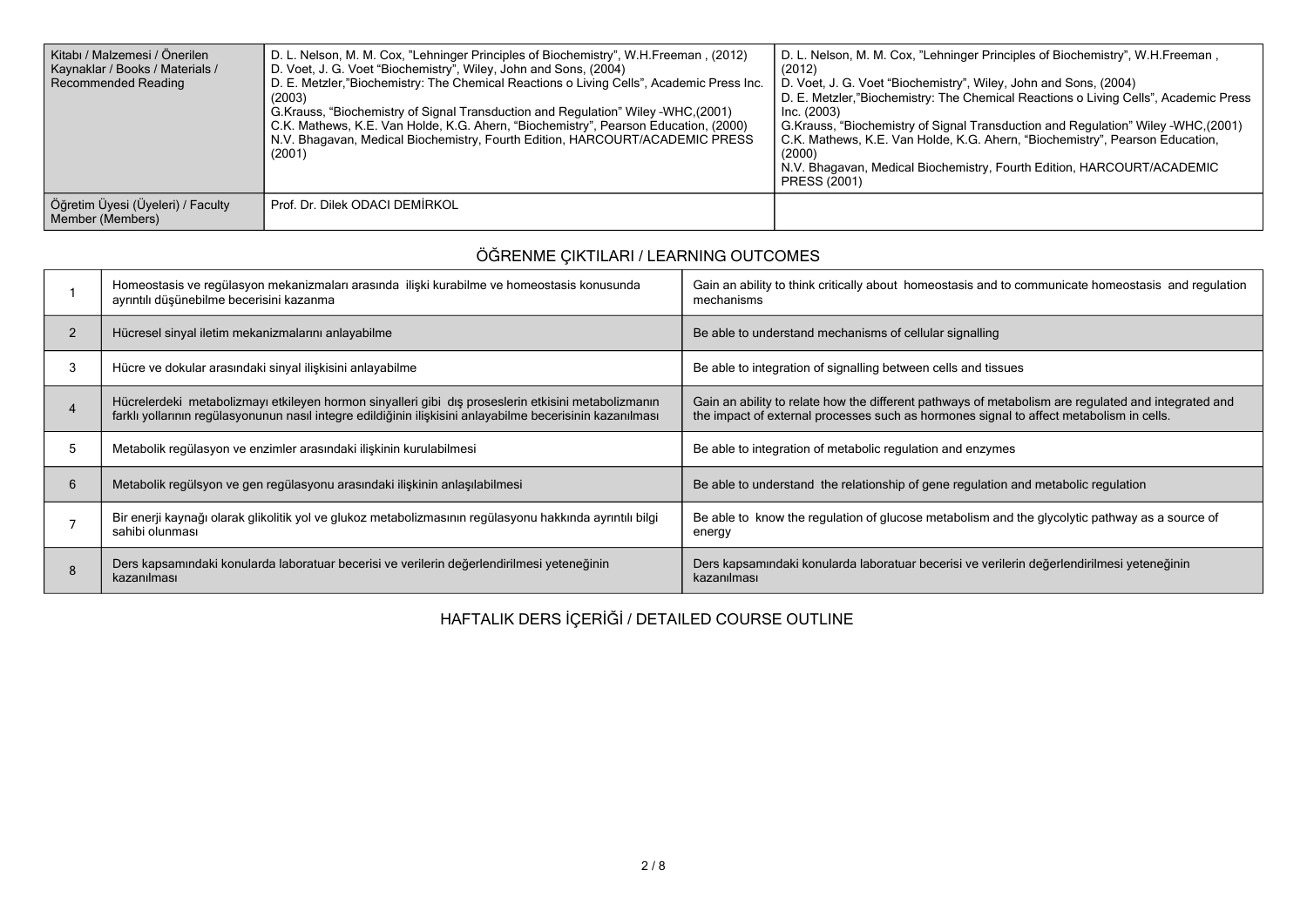|                                                             | Teorik Dersler / Theoretical                                                | Uygulama | Lab                                                                                                                                                                | Öğretim Yöntem ve<br>Teknikleri/Teaching Methods<br><b>Techniques</b> | Ön Hazırlık / Preliminary |
|-------------------------------------------------------------|-----------------------------------------------------------------------------|----------|--------------------------------------------------------------------------------------------------------------------------------------------------------------------|-----------------------------------------------------------------------|---------------------------|
| Hafta / Week<br>-1<br>$\overline{2}$<br>3<br>$\overline{4}$ | Homeostasis:Termoregülasyon, osmoregülasyon, ekskresyon                     |          | Deney 1<br>Laktat Dehidrogenaz Enziminin<br>Izolasyonu ve Izoenzimlerinin<br>Belirlenmesi<br>Rapor hazırlama                                                       |                                                                       |                           |
|                                                             | Homeostasis: Thermoregulation, osmoregulation,<br>excretion                 |          | Experiments1<br>The isolation of lactate<br>dehydogenase and the<br>determination of isoenzymes of<br>lactate dehydrogenase<br>Report presantation                 |                                                                       |                           |
|                                                             | Teorik Dersler / Theoretical                                                | Uygulama | Lab                                                                                                                                                                | Öğretim Yöntem ve<br>Teknikleri/Teaching Methods                      | Ön Hazırlık / Preliminary |
|                                                             | Homeostasis: Sıvı elektrolit ve asit- baz dengesinin düzenlenmesi           |          | Deney 1<br>Laktat Dehidrogenaz Enziminin<br>Izolasyonu ve Izoenzimlerinin<br>Belirlenmesi                                                                          | <b>Techniques</b>                                                     |                           |
|                                                             | Homeostasis: The regulation of fluid, electrolyte and acid- base<br>balance |          | Experiments1<br>The isolation of lactate<br>dehydogenase and the<br>determination of isoenzymes of<br>lactate dehydrogenase<br>Report presantation                 |                                                                       |                           |
|                                                             | Teorik Dersler / Theoretical                                                | Uygulama | Lab                                                                                                                                                                | Öğretim Yöntem ve<br>Teknikleri/Teaching Methods<br>Techniques        | Ön Hazırlık / Preliminary |
|                                                             | Metabolizma ve enerji dengesi                                               |          | Deney 1<br>Laktat Dehidrogenaz Enziminin<br>Izolasyonu ve Izoenzimlerinin                                                                                          |                                                                       |                           |
|                                                             | Metabolism and energy balance                                               |          | Experiments1<br>The isolation of lactate<br>dehydogenase and the<br>determination of isoenzymes of<br>lactate dehydrogenase<br>Report presantation                 |                                                                       |                           |
|                                                             | Teorik Dersler / Theoretical                                                | Uygulama | Lab                                                                                                                                                                | Öğretim Yöntem ve<br>Teknikleri/Teaching Methods                      | Ön Hazırlık / Preliminary |
|                                                             | Metabolizma ve enerji dengesi                                               |          | Deney 2<br>Glutamin Sentetaz İzolasyonu ve<br>Allosterik Efektörlerin etkisinin<br>Incelenmesi                                                                     | <b>Techniques</b>                                                     |                           |
|                                                             | Metabolism and energy balance                                               |          | Experiments2<br>The isolation of glutamine<br>synthetase and determination of<br>effects of allosteric effectors on<br>glutamine synthetase<br>Report presantation |                                                                       |                           |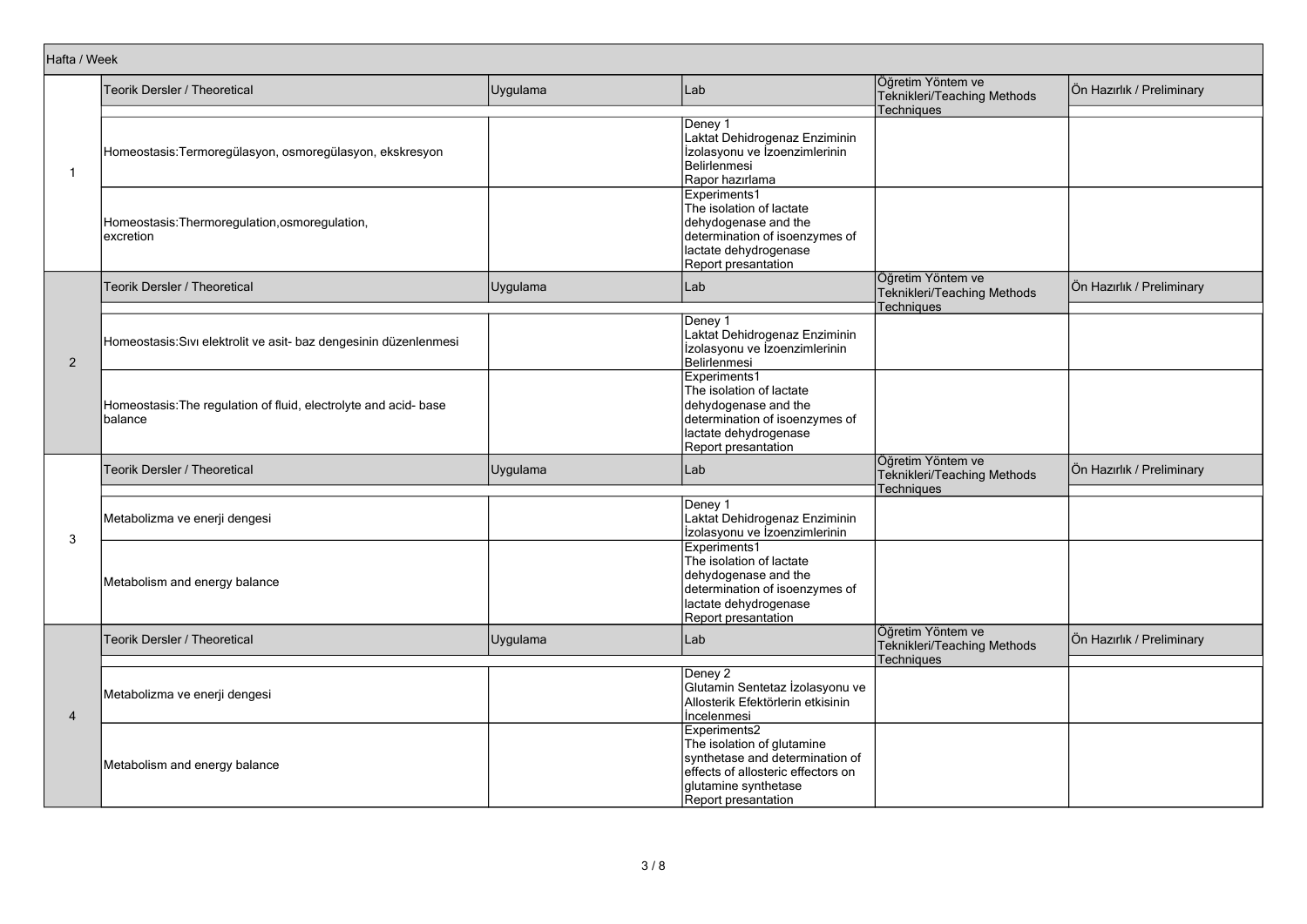| 5<br>$6\phantom{1}6$<br>$\overline{7}$ | Teorik Dersler / Theoretical              | Uygulama<br>Lab |                                                                                                                                                                    | Öğretim Yöntem ve<br>Teknikleri/Teaching Methods                      | Ön Hazırlık / Preliminary |  |  |
|----------------------------------------|-------------------------------------------|-----------------|--------------------------------------------------------------------------------------------------------------------------------------------------------------------|-----------------------------------------------------------------------|---------------------------|--|--|
|                                        |                                           |                 |                                                                                                                                                                    | Techniques                                                            |                           |  |  |
|                                        | Metabolik regülasyon ve hormonlar         |                 | Deney 2<br>Glutamin Sentetaz İzolasyonu ve<br>Allosterik Efektörlerin etkisinin<br><i><u><b>Incelenmesi</b></u></i>                                                |                                                                       |                           |  |  |
|                                        | Metabolic regulation and hormones         |                 | Experiments2<br>The isolation of glutamine<br>synthetase and determination of<br>effects of allosteric effectors on<br>glutamine synthetase<br>Report presantation |                                                                       |                           |  |  |
|                                        | Teorik Dersler / Theoretical              | Uygulama        | Lab                                                                                                                                                                | Öğretim Yöntem ve<br>Teknikleri/Teaching Methods<br>Techniques        | Ön Hazırlık / Preliminary |  |  |
|                                        | Metabolik regülasyon ve hormonlar         |                 | Deney 2<br>Glutamin Sentetaz İzolasyonu ve<br>Allosterik Efektörlerin etkisinin<br>İncelenmesi                                                                     |                                                                       |                           |  |  |
|                                        | Metabolic regulation and hormones         |                 | Experiments2<br>The isolation of glutamine<br>synthetase and determination of<br>effects of allosteric effectors on<br>glutamine synthetase<br>Report presantation |                                                                       |                           |  |  |
|                                        | Teorik Dersler / Theoretical              | Uygulama        | Lab                                                                                                                                                                | Öğretim Yöntem ve<br>Teknikleri/Teaching Methods<br>Techniques        | Ön Hazırlık / Preliminary |  |  |
|                                        | Hormon reseptörleri ve sinyal iletimi     |                 | Deney 3<br>Hormon Analizleri                                                                                                                                       |                                                                       |                           |  |  |
|                                        | Hormone receptors and signal transduction |                 | Experiments3<br>Hormone assays<br>Report presantation                                                                                                              |                                                                       |                           |  |  |
|                                        | Teorik Dersler / Theoretical              | Uygulama        | Lab                                                                                                                                                                | Öğretim Yöntem ve<br>Teknikleri/Teaching Methods<br><b>Techniques</b> | Ön Hazırlık / Preliminary |  |  |
| 8                                      | Arasınav                                  |                 |                                                                                                                                                                    |                                                                       |                           |  |  |
|                                        | Mid-term exam                             |                 |                                                                                                                                                                    |                                                                       |                           |  |  |
|                                        | Teorik Dersler / Theoretical              | Uygulama        | Lab                                                                                                                                                                | Öğretim Yöntem ve<br>Teknikleri/Teaching Methods<br>Techniques        | Ön Hazırlık / Preliminary |  |  |
| 9                                      | Hormon reseptörleri ve sinyal iletimi     |                 | Deney 4<br>E. coli Hücrelerinde B-<br>Galaktozidaz Sentezinin<br>İndüksiyonu                                                                                       |                                                                       |                           |  |  |
|                                        | Hormone receptors and signal transduction |                 | Experiments4<br>The induction of beta<br>galactosidase of E.coli<br>Report presantation                                                                            |                                                                       |                           |  |  |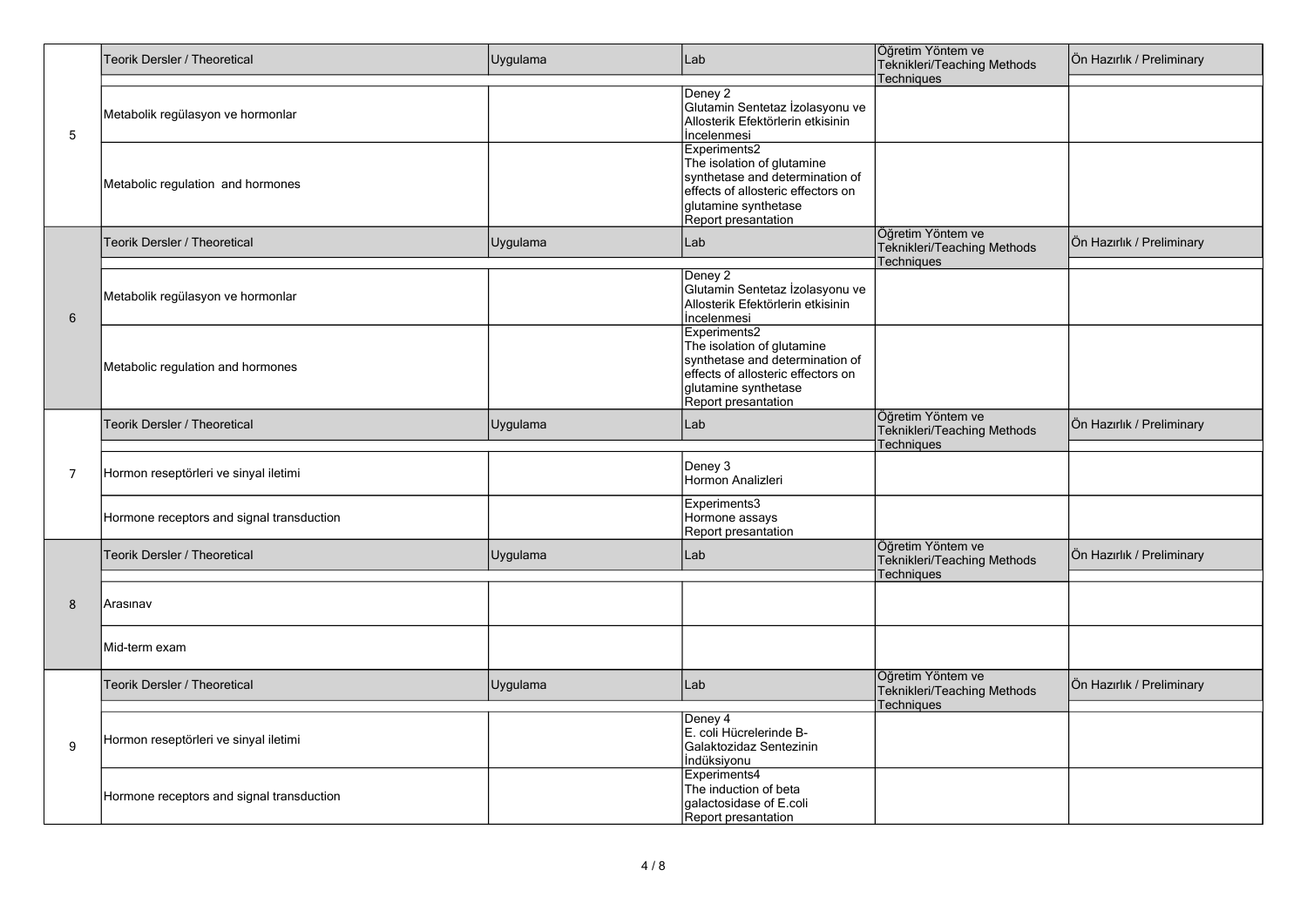|    | Teorik Dersler / Theoretical                        | Uygulama | Lab                               | Öğretim Yöntem ve<br>Teknikleri/Teaching Methods | Ön Hazırlık / Preliminary |
|----|-----------------------------------------------------|----------|-----------------------------------|--------------------------------------------------|---------------------------|
|    |                                                     |          |                                   | Techniques                                       |                           |
|    |                                                     |          | Deney 4                           |                                                  |                           |
|    |                                                     |          | E. coli Hücrelerinde B-           |                                                  |                           |
| 10 | Lac, Trp ve Ara operonları                          |          | Galaktozidaz Sentezinin           |                                                  |                           |
|    |                                                     |          | İndüksiyonu                       |                                                  |                           |
|    |                                                     |          | Experiments4                      |                                                  |                           |
|    |                                                     |          | The induction of beta             |                                                  |                           |
|    | Lac, Trp, Ara operons                               |          | galactosidase of E.coli           |                                                  |                           |
|    |                                                     |          |                                   |                                                  |                           |
|    |                                                     |          | Report presantation               |                                                  |                           |
|    | Teorik Dersler / Theoretical                        | Uygulama | Lab                               | Öğretim Yöntem ve                                | Ön Hazırlık / Preliminary |
|    |                                                     |          |                                   | Teknikleri/Teaching Methods                      |                           |
|    |                                                     |          |                                   | Techniques                                       |                           |
|    |                                                     |          | Deney 4                           |                                                  |                           |
|    |                                                     |          | E. coli Hücrelerinde B-           |                                                  |                           |
| 11 | Ökaryotik gen ekspresyonunun kontrolü               |          | Galaktozidaz Sentezinin           |                                                  |                           |
|    |                                                     |          | İndüksiyonu                       |                                                  |                           |
|    |                                                     |          | Experiments4                      |                                                  |                           |
|    |                                                     |          | The induction of beta             |                                                  |                           |
|    | Ökaryotik gen ekspresyonunun kontrolü               |          |                                   |                                                  |                           |
|    |                                                     |          | galactosidase of E.coli           |                                                  |                           |
|    |                                                     |          | Report presantation               |                                                  |                           |
|    | Teorik Dersler / Theoretical                        | Uygulama | Lab                               | Öğretim Yöntem ve                                | Ön Hazırlık / Preliminary |
|    |                                                     |          |                                   | Teknikleri/Teaching Methods                      |                           |
|    |                                                     |          |                                   | Techniques                                       |                           |
|    |                                                     |          |                                   |                                                  |                           |
| 12 | Metabolik regülasyonda enzim aktivitesinin kontrolü |          | Deney Verilerinin Tartışılması ve |                                                  |                           |
|    |                                                     |          | Yorumlanması I                    |                                                  |                           |
|    |                                                     |          |                                   |                                                  |                           |
|    |                                                     |          |                                   |                                                  |                           |
|    | Control of enzyme acitivity in metabolic regulation |          |                                   |                                                  |                           |
|    |                                                     |          |                                   |                                                  |                           |
|    | Teorik Dersler / Theoretical                        | Uygulama | Lab                               | Öğretim Yöntem ve                                | Ön Hazırlık / Preliminary |
|    |                                                     |          |                                   | Teknikleri/Teaching Methods                      |                           |
|    |                                                     |          |                                   | Techniques                                       |                           |
|    |                                                     |          |                                   |                                                  |                           |
| 13 | Metabolik regülasyonda enzim aktivitesinin kontrolü |          | Deney Verilerinin Tartışılması ve |                                                  |                           |
|    |                                                     |          | Yorumlanması II                   |                                                  |                           |
|    |                                                     |          |                                   |                                                  |                           |
|    | Control of enzyme acitivity in metabolic regulation |          |                                   |                                                  |                           |
|    |                                                     |          |                                   |                                                  |                           |
|    |                                                     |          |                                   |                                                  |                           |
|    | <b>Teorik Dersler / Theoretical</b>                 | Uygulama | Lab                               | Öğretim Yöntem ve                                | Ön Hazırlık / Preliminary |
|    |                                                     |          |                                   | Teknikleri/Teaching Methods                      |                           |
|    |                                                     |          |                                   | Techniques                                       |                           |
|    |                                                     |          |                                   |                                                  |                           |
| 14 | Metabolik regülasyonda enzim aktivitesinin kontrolü |          | Deney Verilerinin Tartışılması ve |                                                  |                           |
|    |                                                     |          | Yorumlanması III                  |                                                  |                           |
|    |                                                     |          |                                   |                                                  |                           |
|    | Control of enzyme acitivity in metabolic regulation |          |                                   |                                                  |                           |
|    |                                                     |          |                                   |                                                  |                           |
|    |                                                     |          |                                   |                                                  |                           |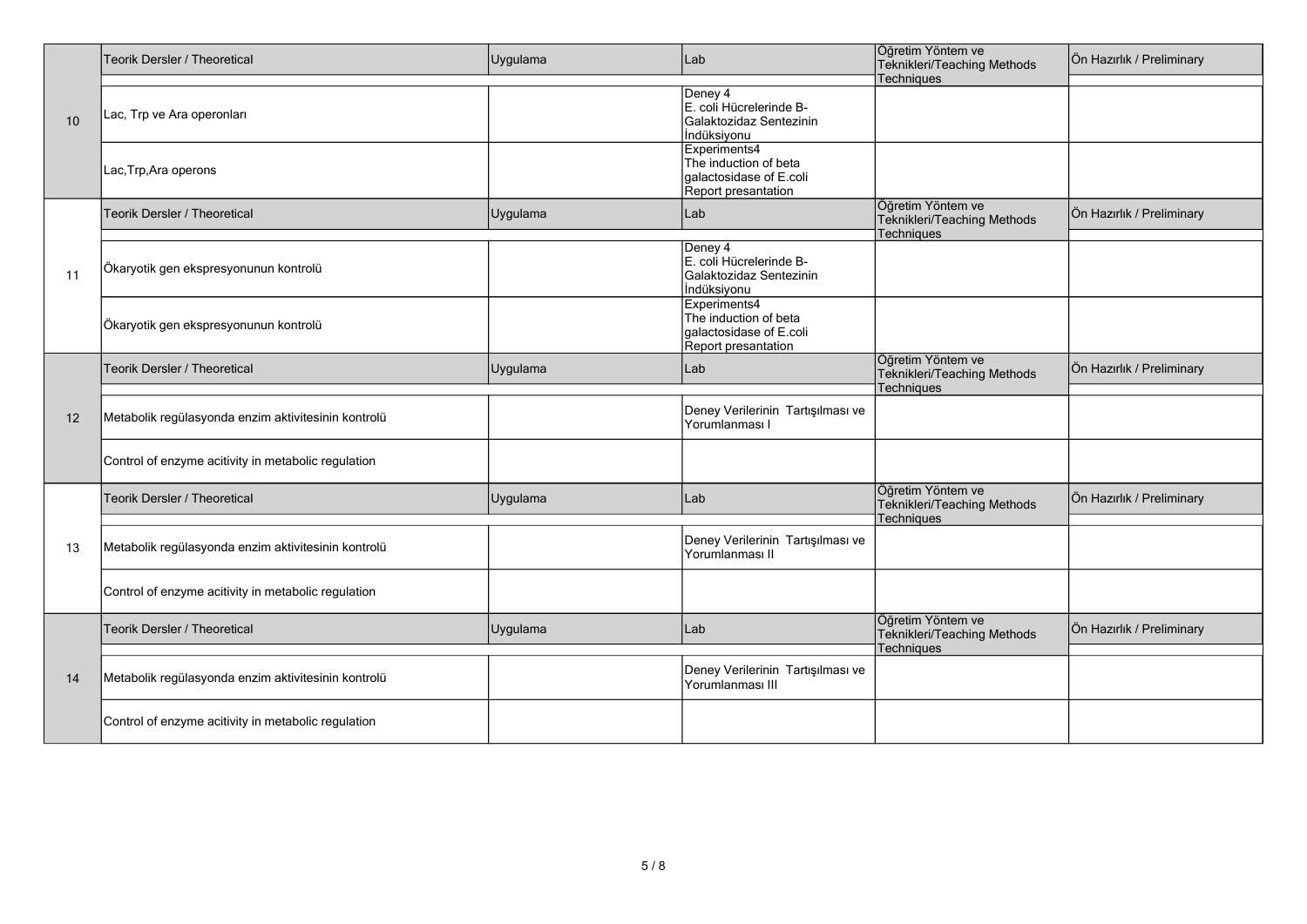|    | Teorik Dersler / Theoretical                        | Uygulama                       |                                   | Öğretim Yöntem ve<br>Teknikleri/Teaching Methods | Ön Hazırlık / Preliminary |
|----|-----------------------------------------------------|--------------------------------|-----------------------------------|--------------------------------------------------|---------------------------|
|    |                                                     |                                |                                   | Techniques                                       |                           |
| 15 | Metabolik regülasyonda enzim aktivitesinin kontrolü | Lab<br>Yorumlanması IV<br> Lab | Deney Verilerinin Tartışılması ve |                                                  |                           |
| 16 | Control of enzyme acitivity in metabolic regulation |                                |                                   |                                                  |                           |
|    | Teorik Dersler / Theoretical                        | Uygulama                       |                                   | Öğretim Yöntem ve<br>Teknikleri/Teaching Methods | Ön Hazırlık / Preliminary |
|    |                                                     |                                |                                   | Techniques                                       |                           |
|    | Final Sinavi                                        |                                |                                   |                                                  |                           |
|    | Final Exam                                          |                                |                                   |                                                  |                           |

## **DEĞERLENDİRME / EVALUATION**

| Yarıyıl (Yıl) İçi Etkinlikleri / Term (or Year) Learning Activities | Sayı /<br>Number | Katkı Yüzdesi /<br>Percentage of<br>Contribution (%) |
|---------------------------------------------------------------------|------------------|------------------------------------------------------|
| Ara Sinav / Midterm Examination                                     |                  | 100                                                  |
| Toplam / Total:                                                     |                  | 100                                                  |
| Başarı Notuna Katkı Yüzdesi / Contribution to Success Grade(%):     |                  | 40                                                   |

| Yarıyıl (Yıl) Sonu Etkinlikleri / End Of Term (or Year) Learning Activities | Sayı /<br>Number | Katkı Yüzdesi /<br>Percentage of<br>Contribution (%) |
|-----------------------------------------------------------------------------|------------------|------------------------------------------------------|
| Final Sinavi / Final Examination                                            |                  | 100                                                  |
| Toplam / Total:                                                             |                  | 100                                                  |
| Başarı Notuna Katkı Yüzdesi / Contribution to Success Grade(%):             |                  | 60                                                   |

| Etkinliklerinin Başarı Notuna Katkı Yüzdesi(%) Toplamı / Total Percentage of Contribution (%) to Success Grade: |  |  |
|-----------------------------------------------------------------------------------------------------------------|--|--|
| Değerlendirme Tipi / Evaluation Type:                                                                           |  |  |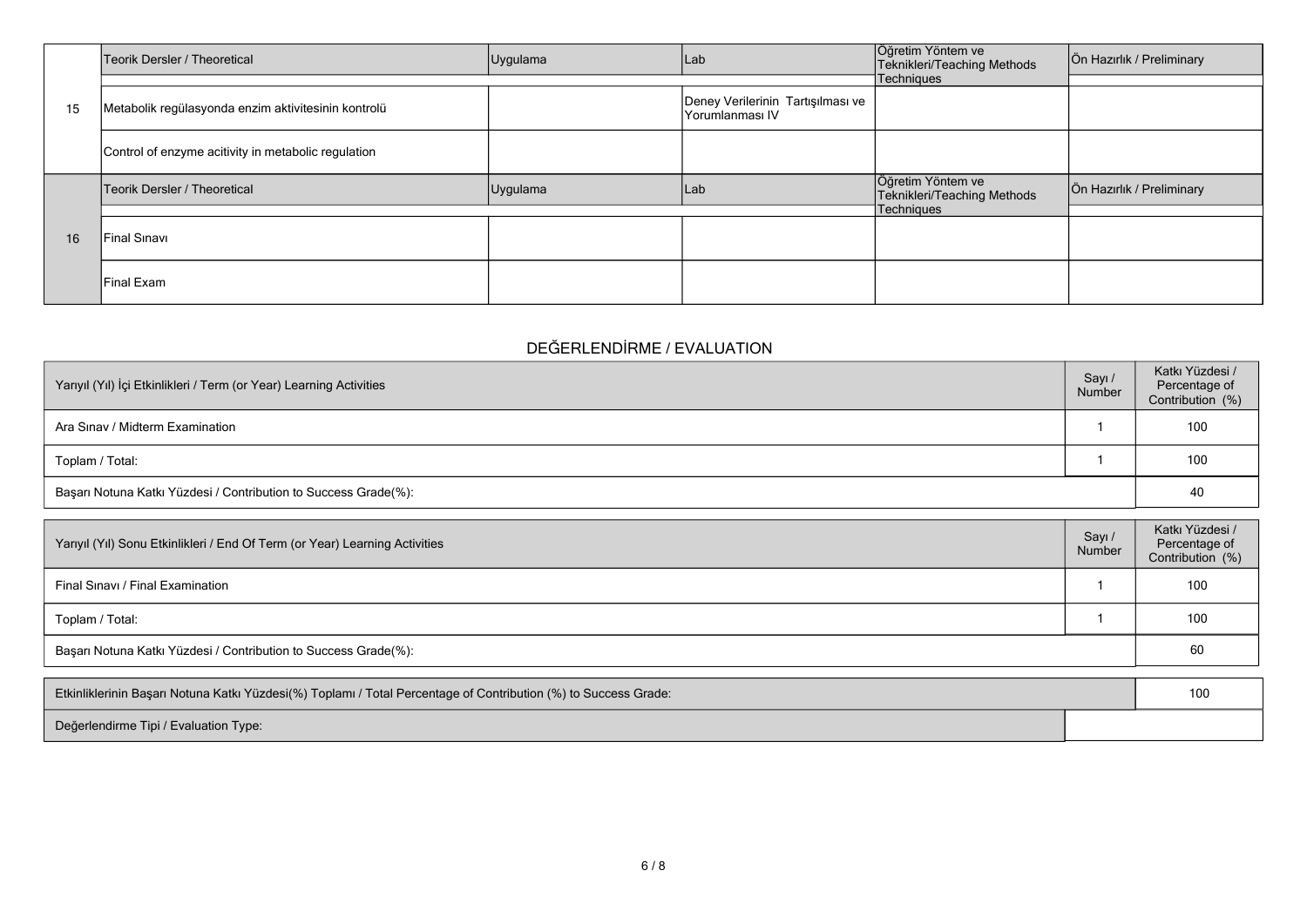# **İŞ YÜKÜ / WORKLOADS**

| Etkinlikler / Workloads                                                                                                                                                              | Sayı /<br>Number | Süresi<br>(Saat) /<br>Duration<br>(Hours) | Toplam İş Yükü<br>(Saat) / Total<br>Work Load<br>(Hour) |
|--------------------------------------------------------------------------------------------------------------------------------------------------------------------------------------|------------------|-------------------------------------------|---------------------------------------------------------|
| Ara Sinav / Midterm Examination                                                                                                                                                      |                  | 2.00                                      | 2.00                                                    |
| Final Sinavi / Final Examination                                                                                                                                                     |                  | 2.00                                      | 2.00                                                    |
| Derse Katılım / Attending Lectures                                                                                                                                                   | 14               | 2.00                                      | 28.00                                                   |
| Laboratuvar / Laboratory                                                                                                                                                             | 14               | 3.00                                      | 42.00                                                   |
| Soru-Yanıt / Question-Answer                                                                                                                                                         | 14               | 1.00                                      | 14.00                                                   |
| Bireysel Çalışma / Self Study                                                                                                                                                        | 14               | 1.00                                      | 14.00                                                   |
| Ara Sınav İçin Bireysel Çalışma / Individual Study for Mid term Examination                                                                                                          | -1               | 22.00                                     | 22.00                                                   |
| Final Sınavı içiin Bireysel Çalışma / Individual Study for Final Examination                                                                                                         |                  | 45.00                                     | 45.00                                                   |
| Okuma / Reading                                                                                                                                                                      | 14               | 1.00                                      | 14.00                                                   |
| Toplam / Total:                                                                                                                                                                      | 74               | 79.00                                     | 183.00                                                  |
| Dersin AKTS Kredisi = Toplam İş Yükü (Saat) / 30.00 (Saat/AKTS) = 183.00/30.00 = 6.10 ~ / Course ECTS Credit = Total Workload (Hour) / 30.00 (Hour / ECTS) = 183.00 / 30.00 = 6.10 ~ |                  |                                           |                                                         |